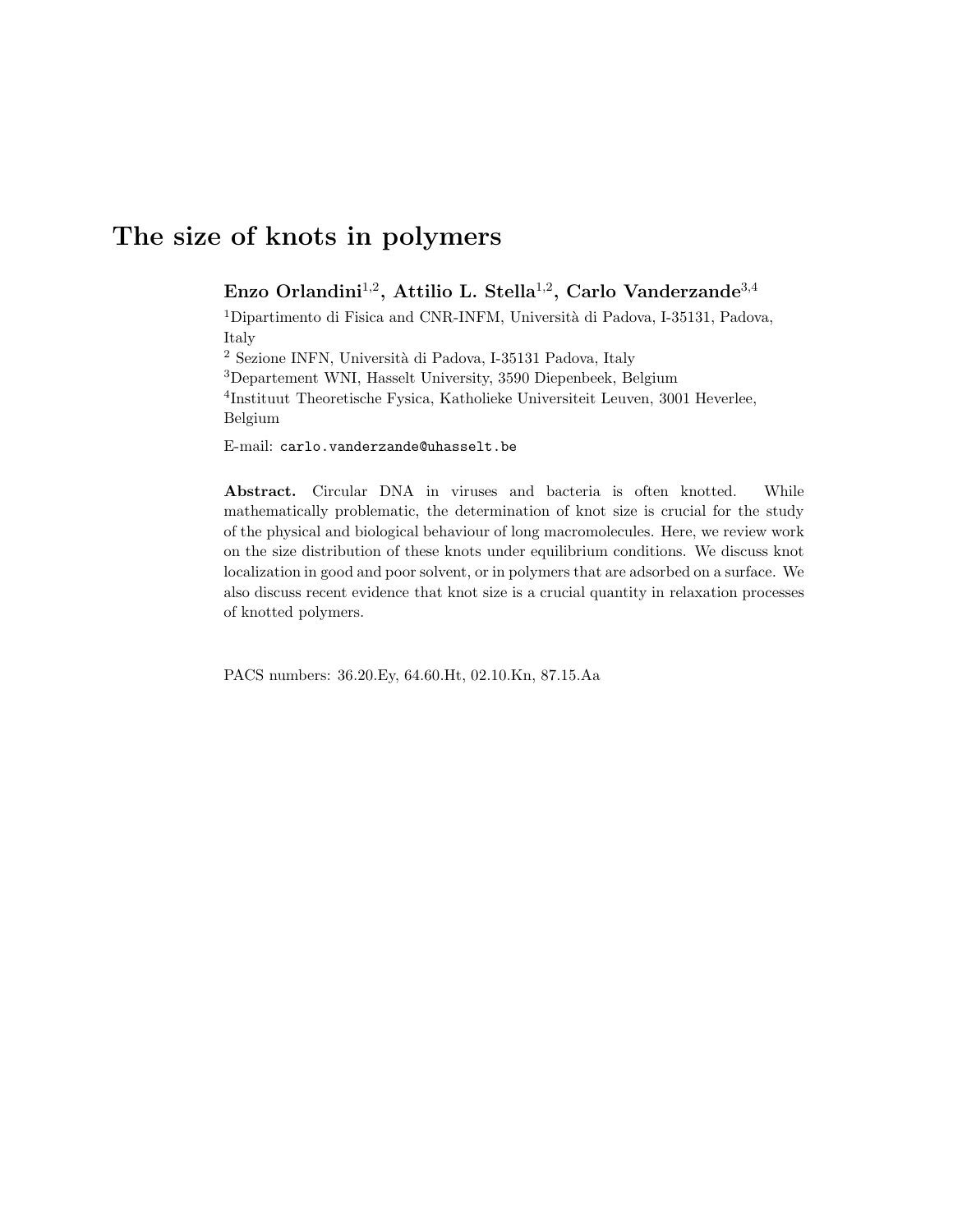## 1. Knots in DNA

Knots in DNA of bacteriophages were discovered by J. Wang and coworkers firstly in single-stranded chains [1] and subsequently in double stranded ones [2]. These knots are thought to arise from random cyclization inside the head of the bacteriophage [3]. Subsequent studies of the knotting probability of DNA in vitro and under equilibrium conditions showed a strong dependence on solution conditions [4, 5].

On the theoretical side, Delbruck's conjecture [6] that very long ring polymers are almost surely knotted, was proved at about the same time for polygons of  $N$  sides [7, 8]. Simulations of polygons that included the effects of solution conditions, and independently of a 'cylinder model' of DNA, were able to reproduce accurately the experimental knotting probabilities [9, 5].

Cells of every type are known to contain topoisomerases (topo's for short), enzymes that can change the topology of DNA. They are mostly involved in regulating the degree of supercoiling, but are also able to knot or unknot DNA rings [10]. Topo's of type I transiently cleave one strand of the DNA [10, 11]. When topo I is added to a solution of single stranded DNA (or nicked double stranded DNA), their reaction will lead to a mixture of DNA chains of various topologies. Different knot types are found to occur with frequencies that are determined by equilibrium parameters (temperature, pH, ...). Topo's of type II on the other hand carry out reactions on double stranded DNA, require ATP and work under non-equilibrium conditions. Experiments have shown that they lower the knot probability to values far below those found in equilibrium [12]. The precise mechanism behind this simplification of topology remains a matter of debate [13], since it is unclear how a topoisomerase that works locally can recognize the topology of a DNA strand, which is a global property.

Given their biological relevance, the properties of knots in polymers have been investigated also theoretically in the past decade (for a review, see [14]). In the present paper, we review the work that has been done on the question of knot size. Here we define the size of the knot as the smallest part of the polymer that determines the knot type of a given closed ring polymer. Is this part localized in a small region of the backbone or does it spread out over the whole polymer? We believe that this question is relevant biologically for various reasons. Firstly, knot localization could be a crucial factor in understanding the working of type II topoisomerases [15, 16, 17]. Secondly, the size of a knot definitely influences dynamical properties such as the speed by which a DNA ring moves through a gel in an electrophoresis experiment. Indeed gel electrophoresis is, besides direct imaging, one of the few methods available to determine knot type [18].

One of the main insights that has emerged from studies of knot sizes is that size distributions can be described in terms of a scaling picture involving universal critical exponents and scaling functions. From a theoretical point of view, this has the advantage that knot localization can be studied in the simplest models within a given universality class. In the remainder of this review, we will therefore mostly discuss results that were obtained from equilibrium studies of self-avoiding polygons on a lattice [19]. Interactions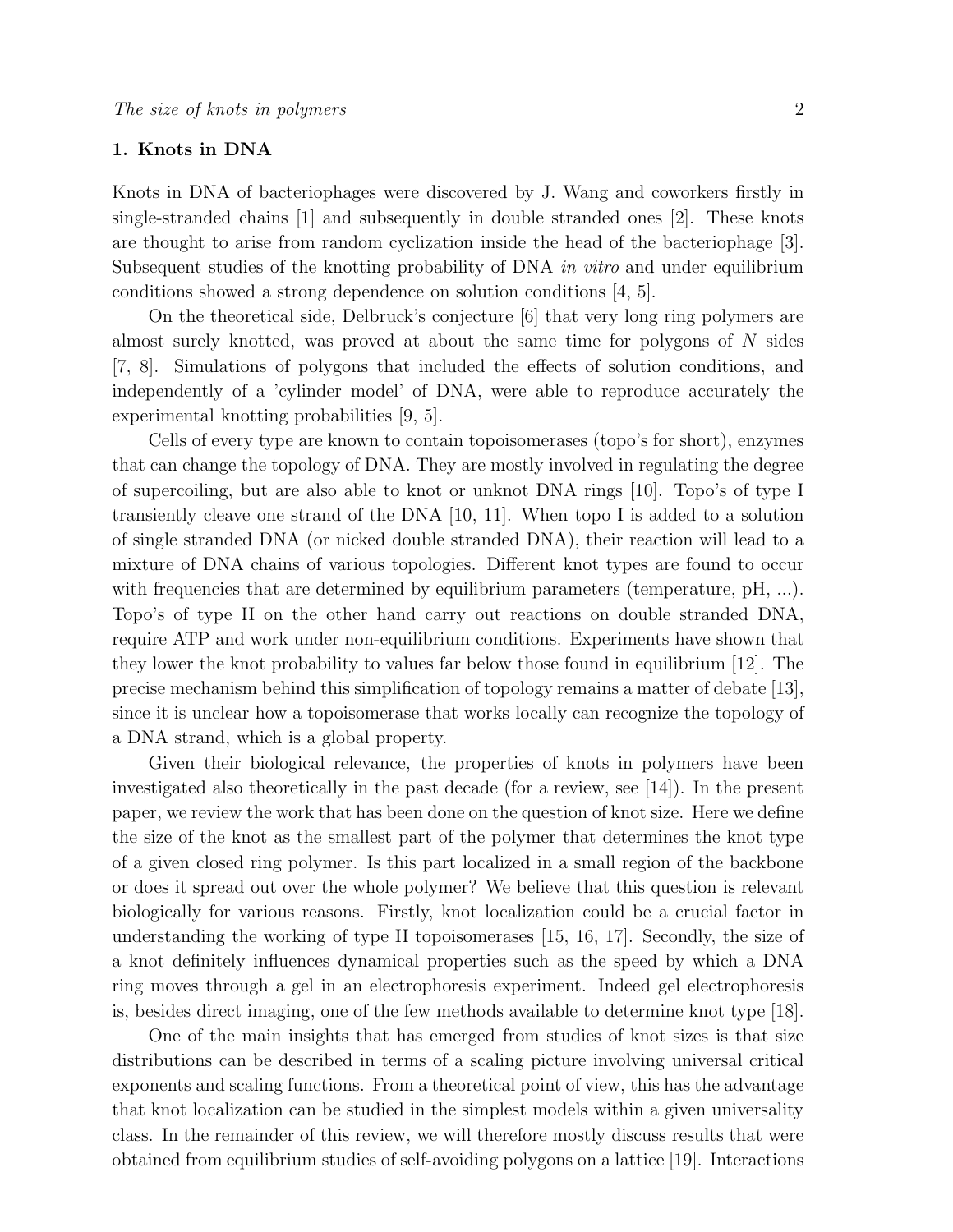such as bending rigidity and screened Coulomb interactions are known not to influence universal quantities for polymers in a good solvent regime.

This review is organised as follows. In section 2, we discuss the case of knots in a polymer in a good solvent. In section 3, we review the effects of short-range self interactions (such as those occurring in a poor solvent) and of interactions with a surface. In section 4, we discuss some recent results on the dynamics (still in equilibrium) of knotted polymers, for which knot size turns out to be a crucial parameter. Finally, in section 5 we present our conclusions and point out some open questions in this field.

## 2. The good solvent regime

#### 2.1. Background and early work

The simplest model for a polymer in a good solvent is the self-avoiding walk (SAW) [19], which is a lattice walk that never visits the same vertex twice. Since mathematically knots can only occur in closed curves (or ring polymers) we will here consider only the special subset of SAW for which the last vertex visited is a nearest neighbour of the first one. Then the walk can be closed into a self-avoiding polygon (SAP) by adding one extra edge. Figure 1 shows a SAP with a (trefoil) knot in it (for an elementary introduction to knot theory, see [20]). The number of edges, which equals the number of vertices for a SAP, will be denoted by  $N$ . This quantity will be referred to as the 'number of monomers', even though lattice models provide a description of polymers on a coarse-grained scale where a step typically corresponds to a length of the order of a persistence length  $L_p$  [19]. For dsDNA,  $L_p \approx 50$  nm, which is much larger than the size of a monomer.

The radius of gyration of a polymer is defined as the average squared distance between a monomer (at position  $\vec{R}$ ) and the centre of mass of the polymer  $\vec{R}_{cm}$ 

$$
R_N^2 = \frac{1}{N} \sum_{i=1}^N (\vec{R}_i - \vec{R}_{cm})^2
$$
 (1)

The number of distinct N-step SAPs will be denoted as  $q_N$ . Since this number equals the partition sum of self-interacting polymers in the limit  $T \to \infty$  (see section 3.1), we also refer to it as the partition sum. For N large, one expects the following behaviours [19]

$$
\langle R_N^2 \rangle \sim N^{2\nu} \tag{2}
$$

$$
q_N \sim \mu^N N^{\alpha - 2} \tag{3}
$$

where  $\langle \cdot \rangle$  stands for a configurational average. The exponents  $\nu$  and  $\alpha$  are connected through the relation  $\alpha = -d\nu + 2$  where d is the dimension of space. It is known that in  $d = 2$ ,  $\nu$  equals 3/4 exactly whereas in  $d = 3$ ,  $\nu \approx .588$  [21, 22] The constant  $\mu$  is called the connective constant and its logarithm equals the free energy of the polymer per monomer in dimensionless units.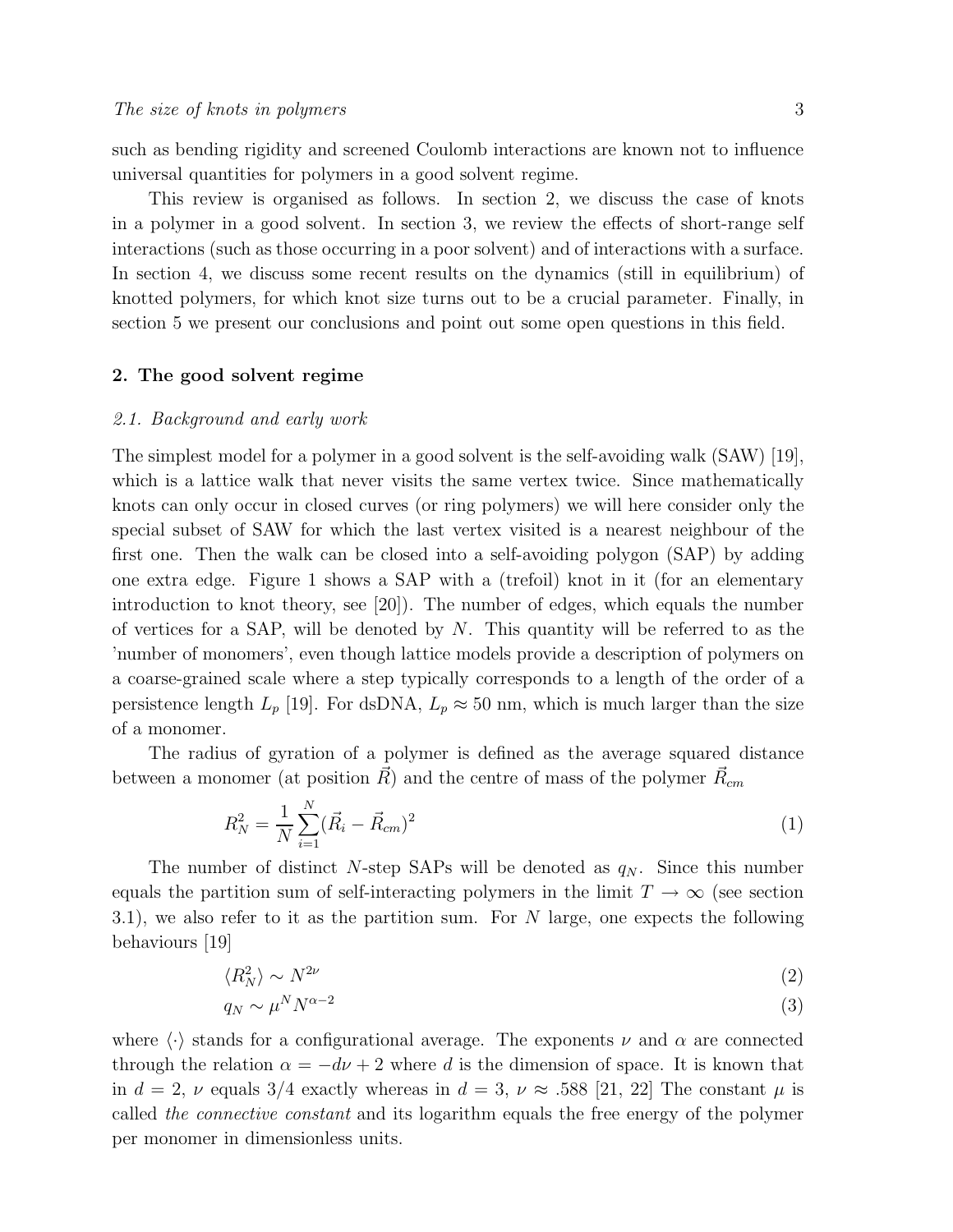

Figure 1. Typical configuration in a good solvent of a self-avoiding polygon (on a cubic lattice) containing a trefoil. Using the method explained in section 2.3, one finds that the knot is localized within the dashed region.

Before beginning the discussion of knot size, we mention that a knot is called a prime knot if it cannot be expressed as a sum of two other, nontrivial knots [20]. The familiar trefoil, or  $3<sub>1</sub>$ , knot is an example of a prime knot. In this paper we use the standard notation in which the symbol  $n_l$  denotes the *l*-th knot with crossing number n (see section 2.2 for a definition of crossing number) in a list that first appeared in [23]. A knot that is not prime is called *composite*. The composition of two knots  $\kappa_1$  and  $\kappa_2$ is denoted by  $\kappa_1 \sharp \kappa_2$  and the number of (nontrivial) prime knots appearing in any knot is called its prime factor.

Consider a SAP with a knot  $\kappa$  and let  $n_p$  be its number of prime factors. The first evidence that knots are localized came from numerical studies of the number  $q_N(\kappa)$  of SAPs of N vertices that contain the knot  $\kappa$  [24]. These studies showed that

$$
q_N(\kappa) \sim \mu(\kappa)^N N^{\alpha(\kappa)-2} \tag{4}
$$

where the entropic exponent is simply given by  $\alpha(\kappa) = \alpha(\emptyset) + n_p$ . Here  $\emptyset$  denotes the unknot. This result shows that each prime factor of the knot just multiplies the partition function  $q_N(\kappa)$  by a factor N. This is precisely what one expects if the knot (or prime factor of it) is a localized object that contains  $O(1)$  vertices, since such an object can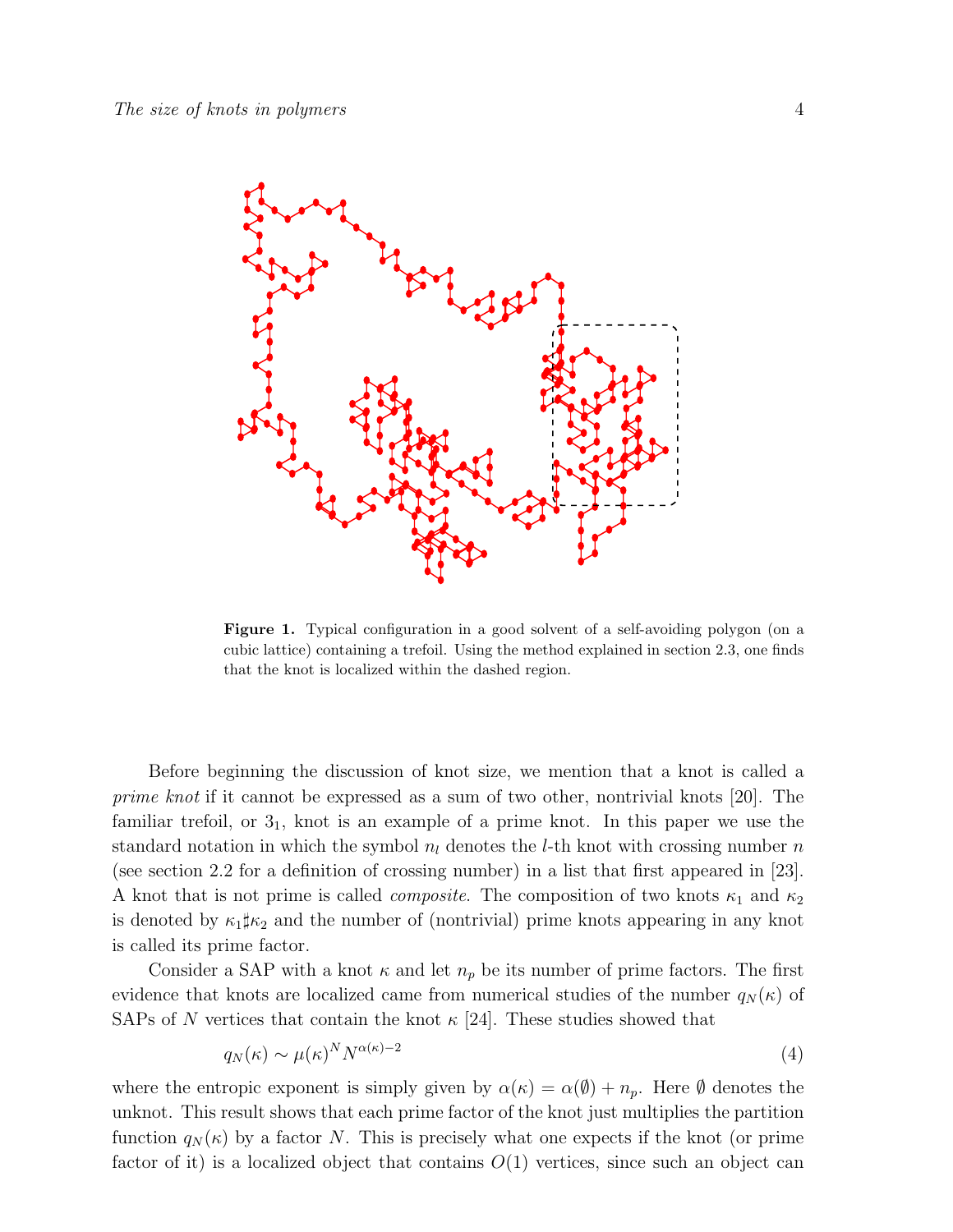

Figure 2. Projection of the polygon in Figure 1 onto a plane (left). Schematic drawing of a projection of a trefoil knot with a minimal number of crossings (right).

be placed at  $O(N)$  places on the polymer.

A similar conclusion was drawn from simulations of closed "off-lattice" random walks [25]. These authors investigated the situation of polymers at the  $\theta$ -point (see section 3.1). To determine knot size, a "window" of  $n < N$  monomers of the polymer is considered. This window is moved over the polymer ring. For each location, the window is made into a closed curve by adding an external closure. It is then checked to see whether the resulting construction still contains the original knot. The smallest n-value for which this is the case defines the size of the knot. This size was found to be usually rather small (e.g. for a trefoil it typically contains seven segments) and increases with knot complexity. However, no systematic exploration of the dependence of knot size on polymer length was made.

#### 2.2. Flat knots

An important breakthrough in the study of knot size was made following the introduction of flat knots [26, 27].

In knot theory, different knots are distinguished by knot invariants, several of which are determined from a projection of the three-dimensional knotted curve onto a plane. Such a projection typically contains a number of over- and undercrossings. The minimal value of this for a given knot type is a topological invariant that is known as the crossing number  $n_c$ . In Figure 2 (left panel), a projection of the trefoil in Figure 1 is drawn, together with a schematic drawing of a trefoil with the minimal crossing number which equals three (Figure 2 right panel). These minimal representations were named  $flat$ knots in ref. [27]. Physically, they can be realised by a polymer that is very strongly adsorbed on a surface (for an experimental realisation using DNA, see [28]).

To explain how the size of the flat knot can be defined, consider for example the minimal projection of the trefoil in Figure 2. It consists of six arcs (each going from one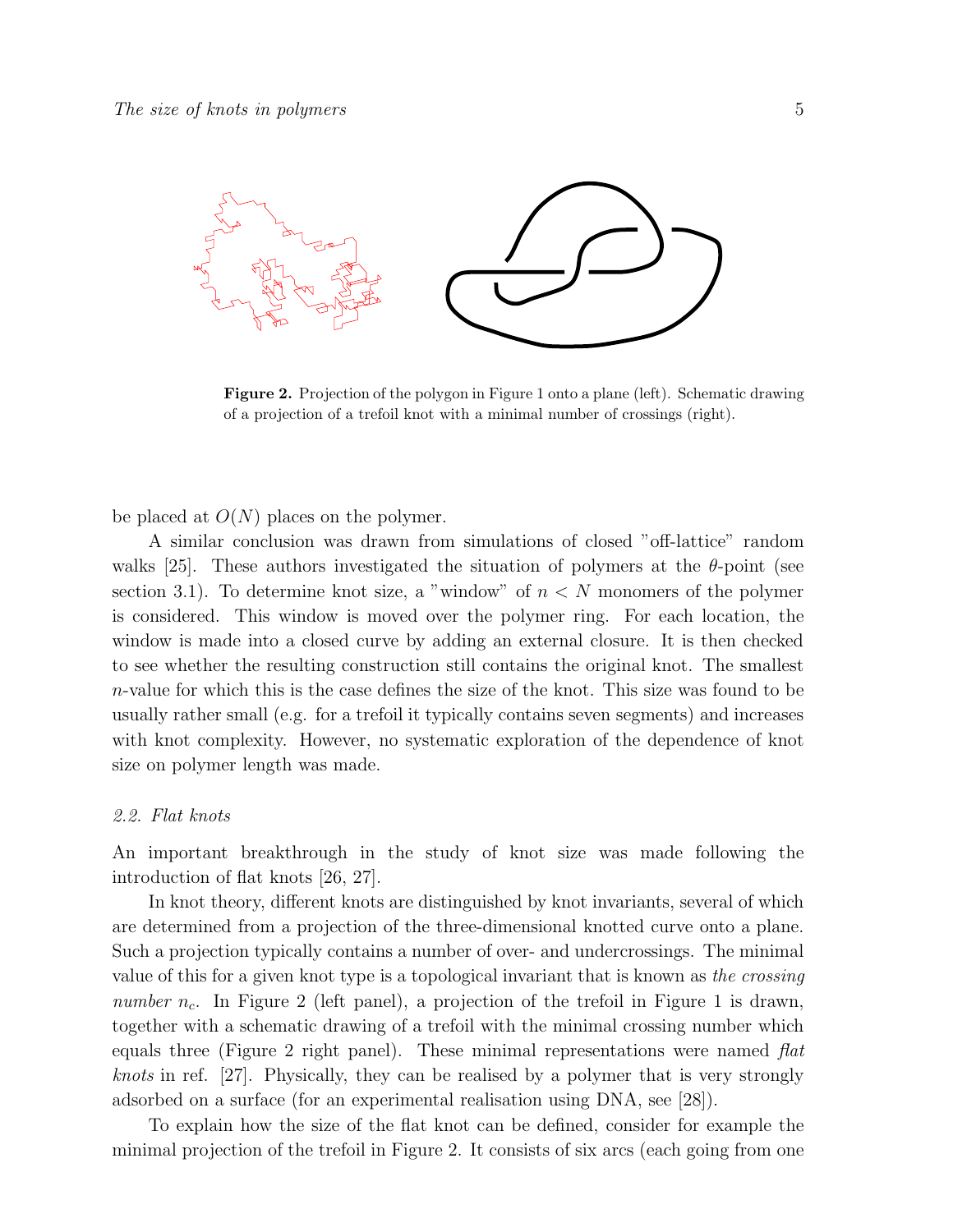

Figure 3. Coarse-grained view of a knotted polymer with (left to right) no, one, four, and five microscopic arcs.

crossing to the next one) of length  $l_6 \geq l_5 \geq \ldots \geq l_1$ . Clearly, at least  $l_6 \sim N$ . The size of the knot is then defined as  $l = N - l_6$ .

To continue, consider first the case in which four arcs contain only a few monomers (such arcs will be called microscopic), so that the polymer, on a coarse-grained scale, looks like a figure eight (Figure 3, third panel). In this case the knot length equals  $l_5$ . Following [27], we now present a scaling argument to determine how  $l = l_5$  scales with N. Therefore, the number  $q_N(l)$  of polymer configurations in the shape of a figure eight has to be determined firstly. This quantity can be obtained from Duplantier's theory of polymer networks [29, 30] and is found to be equal to

$$
q_N(l) = \mu^N (N - l)^{\gamma_1 - 1} F\left(\frac{l}{N - l}\right) \tag{5}
$$

where  $\gamma_1$  is an exponent that can be determined from conformal field theory and F is a scaling function. When  $l \ll N$ , we expect that the behaviour of (5) should crossover into that of (3). This fixes the small l behaviour of F and finally leads to the prediction

$$
q_N(l) \approx \mu^N N^{\alpha - 2} l^{-c} \qquad \qquad l \ll N \tag{6}
$$

where  $c = -(\gamma_1 + 1 + \alpha)$ . Inserting the known exponent values [29] gives  $c = 43/16$ . From (6), one finds that the average length of the knot scales as  $\langle l \rangle \sim N^t$  where  $t = \max(0, 2 - c)$  (When  $c < 1$ , a cutoff at large l leads to  $t = 1$ ). When  $t = 0$ , we say that the knot is *strongly localized*, while for  $0 < t < 1$  we say that it is *weakly localized.* Finally, the situation with  $t = 1$  represents a delocalized knot. For knots in the shape of a figure eight, we thus conclude that  $t = 0$  and that the knot is strongly localized. This means that  $l_5$  in Figure 3, third panel, does not increase as the total length N of the polymer increases. One can subsequently do a similar analysis for other coarse-grained realisations (also called contractions) of the flat knot. As an example, we show in Figure 3 examples of a polymer with one or no microscopic arc. The authors of [27] analyzed these and all other possibilities using polymer network theory and found that for all cases the knot is strongly localized. Therefore, on a coarse grained scale, the knot is just like a dot on the polymer (Figure 3, rightmost panel).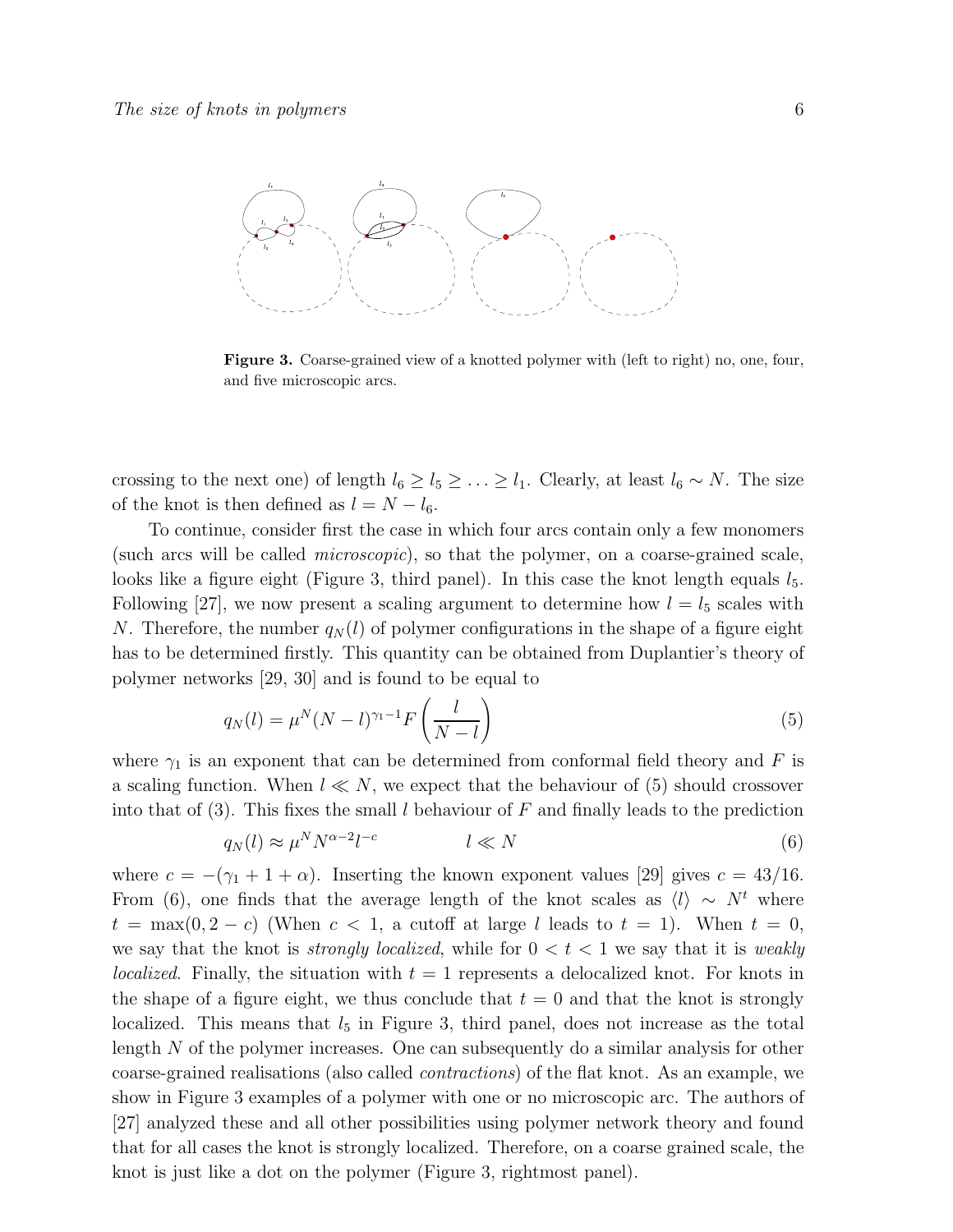

Figure 4. Typical configuration of a flat (trefoil) knot as simulated using the model of [26] for  $N = 312$ . The inset shows the knotted region in more detail.

The results (5) and (6) clearly show that the size of the knot in a polymer is a fluctuating quantity, whose probability distribution can be described in terms of a scaling picture.

Numerical studies of flat knots are in complete agreement with the field theoretic predictions [27]. An elegant lattice model to study flat knots was introduced in [26]. This model starts from SAPs on a two-dimensional lattice, but also includes crossings that represent those occurring in a knot projection. When the fugacity for crossings is very small, the model adequately describes flat knots. Figure 4 shows a typical configuration for a trefoil in this model and as can be seen the knot is strongly localized.

#### 2.3. The three dimensional case

While the analytical determination of the exponent  $c$  (or  $t$ ) is not possible in three dimensions, the scaling picture presented in the previous subsection should still be valid. In [31, 32], knot size in three-dimensional SAPs was studied using two numerical approaches. The first one was an improvement of "the moving window" method, discussed in section 2.1. In contrast with the work of [25], the closure is not chosen randomly but in a deterministic way such as to avoid as much as possible intersecting the pre-existing skein [20]. In this way, systematic errors that can occur when window closure changes the topology are minimized. Figure 5 shows some results from this approach. Plotted is the average knot length versus the number of monomers for rings with a trefoil knot. The data are clearly consistent with a power law behaviour  $\langle l \rangle \sim N^t$ and give the exponent estimate  $t \approx .75$ .

More precise estimates for this exponent can be found from analyzing higher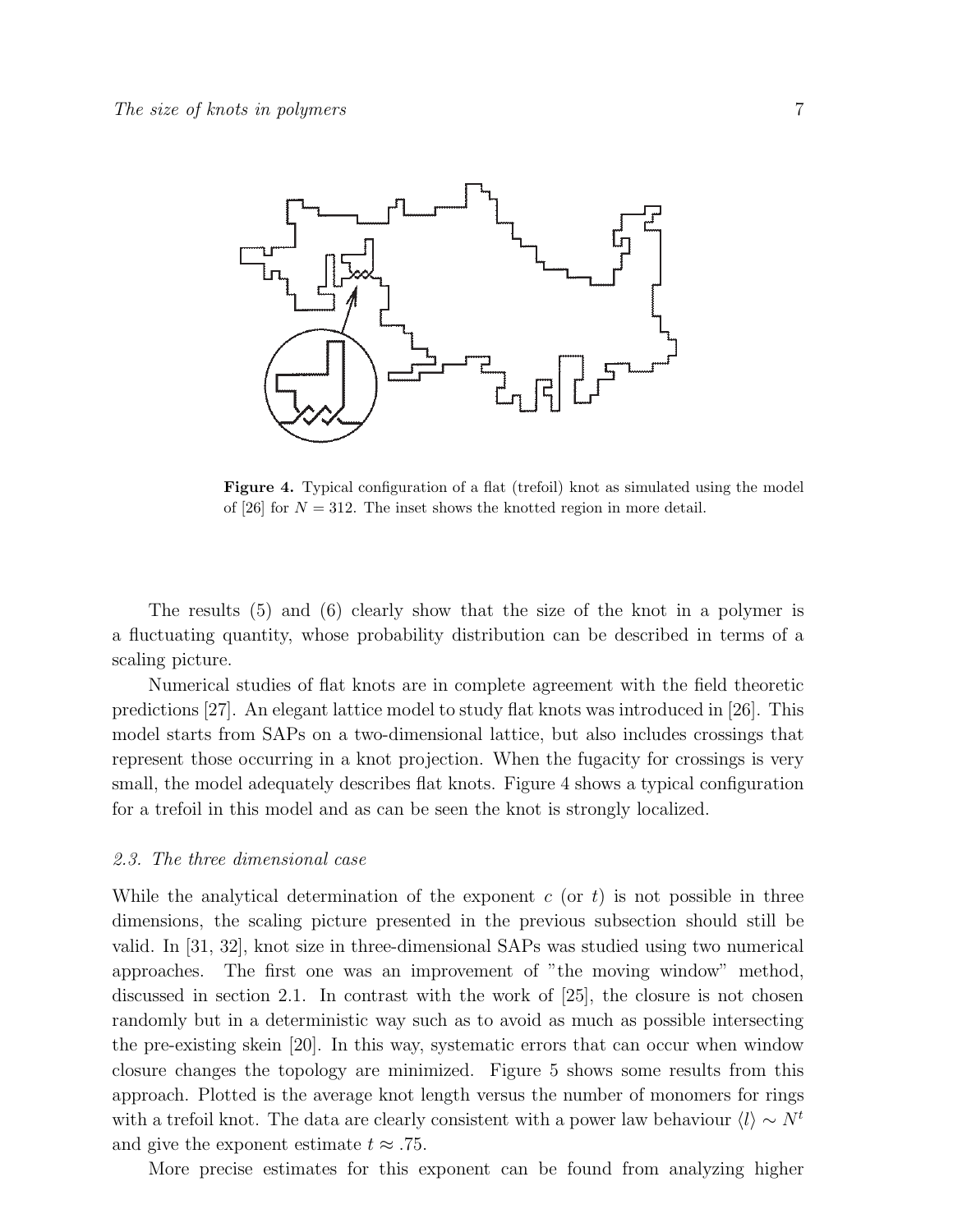

**Figure 5.** Average length of a trefoil knot as a function of  $N$ . The inset shows the same data on a log-log plot.

moments of the length distribution. Indeed, from the scalings (5) and (6) it follows that the probability  $p(l, N)$  to find a knot of length l in a ring of N monomers has the form

$$
p(l, N) = l^{-c} f(l/N^D)
$$
\n<sup>(7)</sup>

Here the scaling function f approaches zero very rapidly for  $l > N<sup>D</sup>$ . For flat knots,  $D = 1$  and this is also what can be expected in three dimensions, since we do not expect that there exists an extra topological length scale  $N<sup>D</sup>$  in a polymer. From (7), it follows that the q-th moment of the length distribution,  $\langle l^q \rangle$ , grows with N with an exponent  $t(q) = Dq + D(1 - c)$ . Hence, by calculating  $\langle l^q \rangle$  from the simulation data for a range of q-values, estimates of  $c$  and  $D$  can be obtained. The results for various knot types are given in table 1. Notice that  $D$  is reasonably close to the value that was expected, especially for the  $3<sub>1</sub>$  case. For more complex knots, polygons of larger N need to be simulated. Since the statistics becomes poorer with increasing  $N$ , we can understand why the discrepancy between the expected value of  $D$  and the measured one increases for more complicated knots. For the same reason, it is impossible to conclude from these data whether or not t depends on knot type. However, these data clearly show that knots in a good solvent are weakly localized.

Independent confirmation from this comes from a second approach to knot size in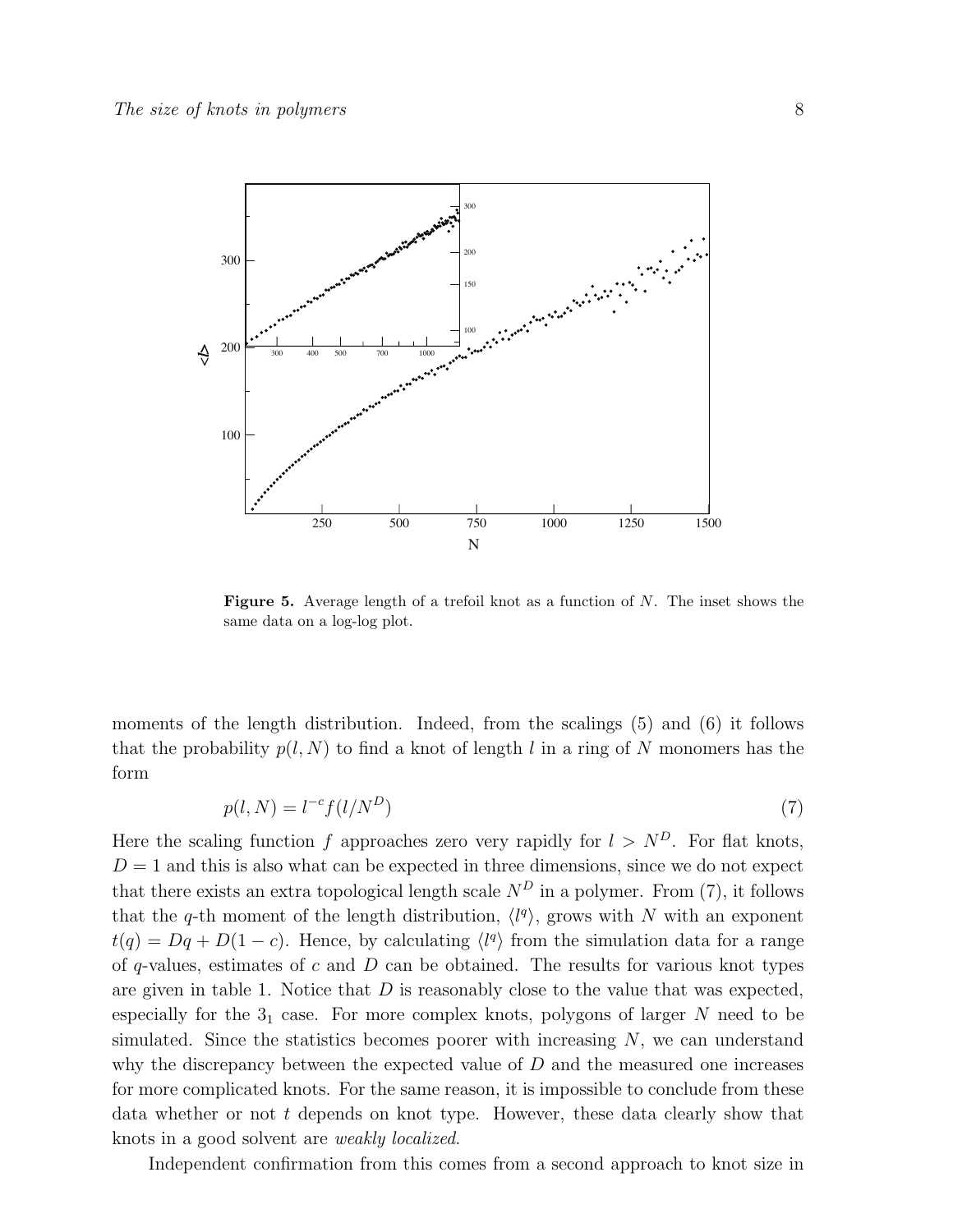| Knot type      | $\prime$          | C               | t.              |
|----------------|-------------------|-----------------|-----------------|
| 3 <sub>1</sub> | $0.958 \pm 0.004$ | $1.25 \pm 0.04$ | $0.72 \pm 0.03$ |
| 4 <sub>1</sub> | $0.934 \pm 0.004$ | $1.18 \pm 0.04$ | $0.77 \pm 0.03$ |
| 5 <sub>1</sub> | $0.918 \pm 0.002$ | $1.14 \pm 0.03$ | $0.79 \pm 0.03$ |
| 5 <sub>2</sub> | $0.863 \pm 0.003$ | $1.11 \pm 0.04$ | $0.76 \pm 0.04$ |
| 7 <sub>1</sub> | $0.864 \pm 0.004$ | $1.06 \pm 0.09$ | $0.81 \pm 0.09$ |

**Table 1.** Estimates of the exponents c and D for various knot types as determined from the moments of the length distribution (good solvent regime).

which a SAP is partitioned into two mutually avoiding loops which each contain a knot. We denote the knot types by  $\kappa_1$  and  $\kappa_2$  (each of which could be the unknot). The two parts of the polygon are separated by a slip link that does not allow a complete migration of one knot into the other loop (Figure 6). Only cases in which the two loops are not linked were investigated. Consider first the case for which  $\kappa_1 = \kappa_2$ . Since the number of configurations is much greater when one of the loops is much larger than the other one, most configurations show a marked length asymmetry in which the larger loop contains  $O(N)$  monomers while the smaller one typically contains just enough length to store its knot. A similar result is found when  $\kappa_1 \neq \kappa_2$ . In this case, for N not too large, the smaller loop is generically the one containing the 'simpler' knot. The length of the smaller loop is again found to be a fluctuating quantity (unless  $\kappa_1$  is the unknot) and it can be argued that this length has the same scaling behaviour as the size of the knot it contains  $|32|$ . In this way, independent estimates of the exponents t and D can be obtained which are in good agreement with those obtained from the direct measurements discussed previously.

In conclusion, the available evidence shows that in a good solvent, knots are weakly localized with an exponent  $t \approx .75$ .

#### 3. Collapse and adsorption

## 3.1. Collapse

Excluded volume forces that swell a polymer become weaker when the temperature is lowered. It is well known [19] that these effects lead to the collapse of a polymer below the  $\theta$ -temperature,  $T_{\theta}$ . One may then wonder what happens to knot size at and below  $T_{\theta}$ . This could give a first indication of what can be expected for knots in the native state of a protein. This question was investigated both for flat knots [33, 34] and for the three-dimensional case [31, 32] using the approaches discussed in the previous section.

The case of flat knots was studied by adding attractive self-interactions to the model of reference [26]. As usual [19], this is done by assigning an attractive energy with each pair of nearest neighbor lattice vertices that is visited by nonconsecutive edges. The  $\theta$ point of the resulting model is located at  $1/T_{\theta} = 0.67 \pm .02$ . In Figure 7, numerical results for a polymer with a trefoil are plotted. Shown are data for  $\langle l_5 \rangle$  at various temperatures.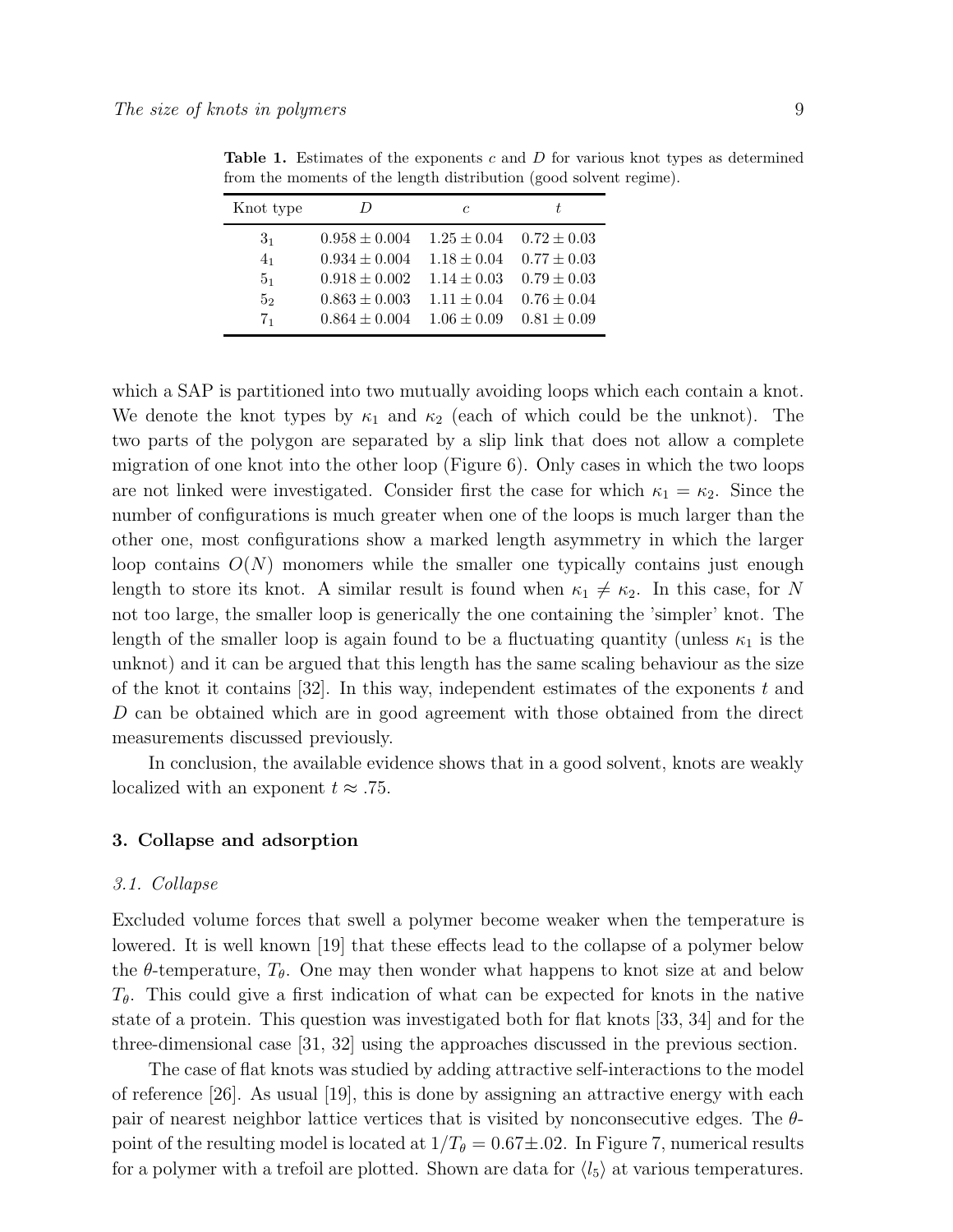

Figure 6. A loop consisting of two mutually avoiding loops separated by a slip link. Each of the two parts can contain a knot that cannot migrate completely through the slip link.

At high temperatures (lower curves) one recovers the knot localization found earlier in the good solvent regime. But this behaviour changes at lower temperatures. Precisely at the  $\theta$  temperature, the knot becomes weakly localized with an exponent  $t = .44 \pm .02$ . The length of the four smaller arcs remains very small so that on a coarse grained level the knotted polymer looks like a figure eight. Finally, at temperatures below  $T_{\theta}$ , the polymer collapses and the knot delocalises  $(t \approx 1)$ . Moreover, the average length of smaller arcs such as  $\langle l_4 \rangle$  also starts to grow proportional to L. Here the simple figure eight picture breaks down.

In Figure 8 we show a typical configuration of a knotted polymer below the  $\theta$ -point. The crossings are spread over the graph and this is in sharp contrast with the situation shown in Figure 4.

The picture presented here is confirmed by an analysis of the distribution of knot lengths. At  $T_{\theta}$  the distribution is power law with an exponent  $c = -1.63$ , while in the collapsed phase, the distribution is power law only for small  $l$ , while it flattens for larger knot sizes [33]. Completely similar results where found for polymers containing other types of prime knots such as the  $5<sub>1</sub>$  or  $7<sub>1</sub>$  and for the composite knot  $3<sub>1</sub>\uparrow 3<sub>1</sub>$  [35].

As was the case for flat knots in a good solvent, one can obtain an exact expression for the exponent c (and hence t) from network theory. For polymers at the  $\theta$ -point, this theory was established by Duplantier and Saleur [36]. Application to the figure eight network that interests us here gives  $c = 11/7 \approx 1.57$  and  $t = 3/7 \approx .43$  in very good agreement with the numerical estimates quoted above. However, an analysis of other contractions of the trefoil knot shows that the configuration shown on the left of Figure 3 has the smallest c-value  $(c = 5/7$  and thus  $t = 1)$  and should dominate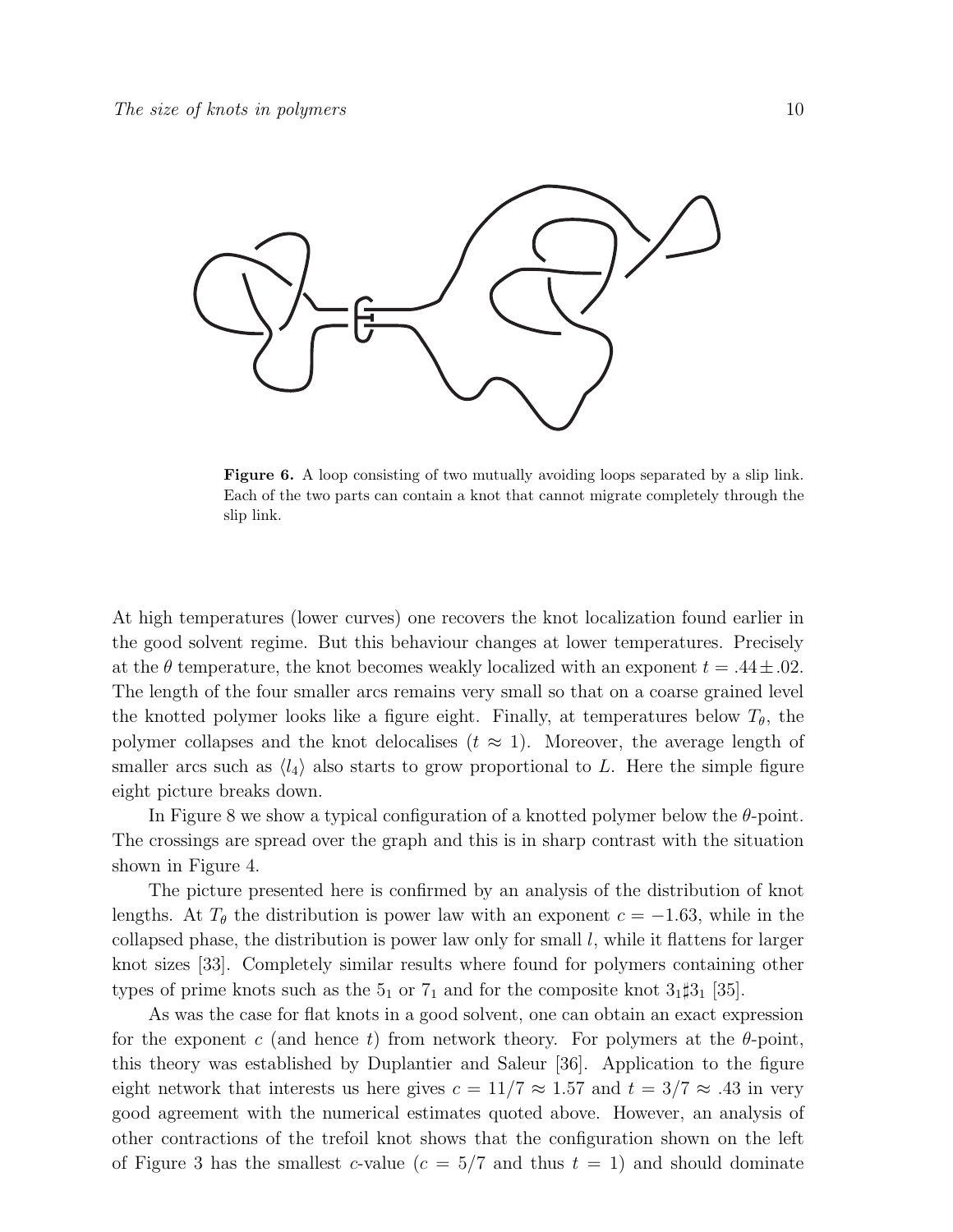

Figure 7. Log-log plot of  $\langle l_5 \rangle$  as a function of the number of monomers (denoted here by  $L$ ) for a polymer with a trefoil (for flat knots with self-interactions). From bottom to top:  $1/T = 0.0, 0.5, 0.67$  and 0.8. The dot-dashed line has slope 0.44 while the dashed one has slope 1.0.

polymer configurations with a trefoil [34]. This theoretical analysis, which predicts a delocalization even at the θ-temperature of flat knots is in contradiction with the numerical results as discussed above. The reason for this discrepancy between theory and simulation is at this moment unclear. There is however no doubt that below  $T_{\theta}$  flat knots delocalise.

The moving window method to determine knot size in three dimensions fails in the collapsed phase. The reason is simple: because of the compact nature of the polymer, the topology of the knotted part is changed with high probability after closure of the window. Fortunately, the method based on entropic competition can still be used even though in the dense phase Monte Carlo simulations become considerably slower. Good estimates of the exponents c and D can be obtained from analysis of various moments of the knot size distribution (see section 2.2). As an example, in Figure 9 the expont  $t(q)$  is plotted for a polymer with a trefoil. From these data one estimates  $c \approx 1.1$  and  $D \approx 0.98$ . Similar results are found for the figure eight  $(4<sub>1</sub>)$  knot. Together these data imply that also in  $d = 3$  knots are delocalized in the collapsed phase. Independent evidence for this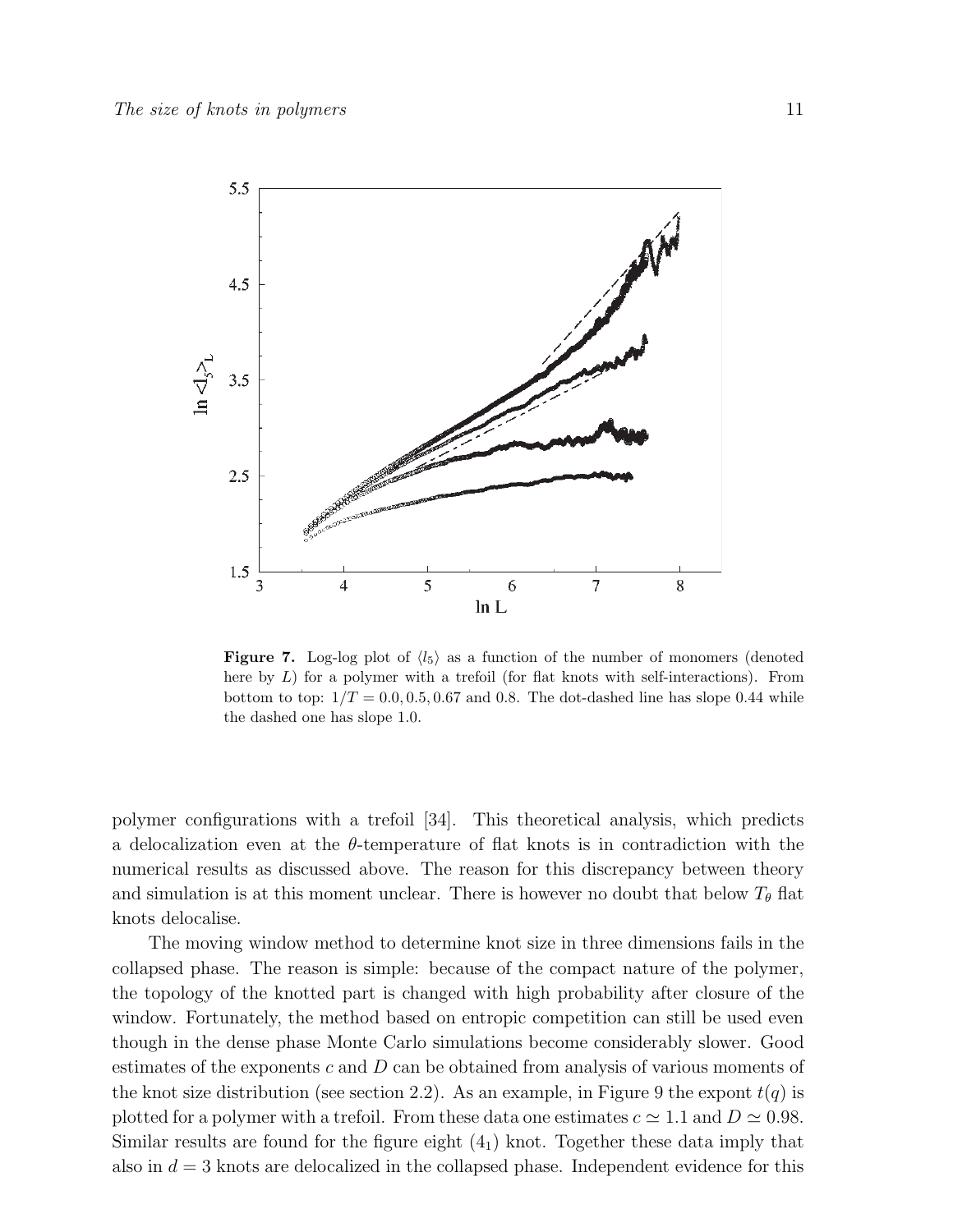

Figure 8. Typical configuration of a (flat) polymer with a trefoil knot in the low T collapsed phase.

behaviour was also found in an off-lattice model of (knotted) polyethylene [37].

#### 3.2. Adsorption

Polymers can get adsorbed onto a surface when there is an attractive interaction between the monomers and the surface. If the surface is a large impenetrable flat wall, the polymer will undergo a well known adsorption transition [19, 38]. At high temperatures, only a finite number (in the limit  $N \to \infty$ ) of monomers is on the surface. Below the adsorption transition at temperature  $T_a$  a finite fraction (i.e. proportional to N) of the monomers becomes adsorbed. This fraction increases with decreasing temperature until at zero temperature the full polymer gets adsorbed. In the case of a knotted ring however, some monomers fail to adsorb because topology requires the adsorbed polymer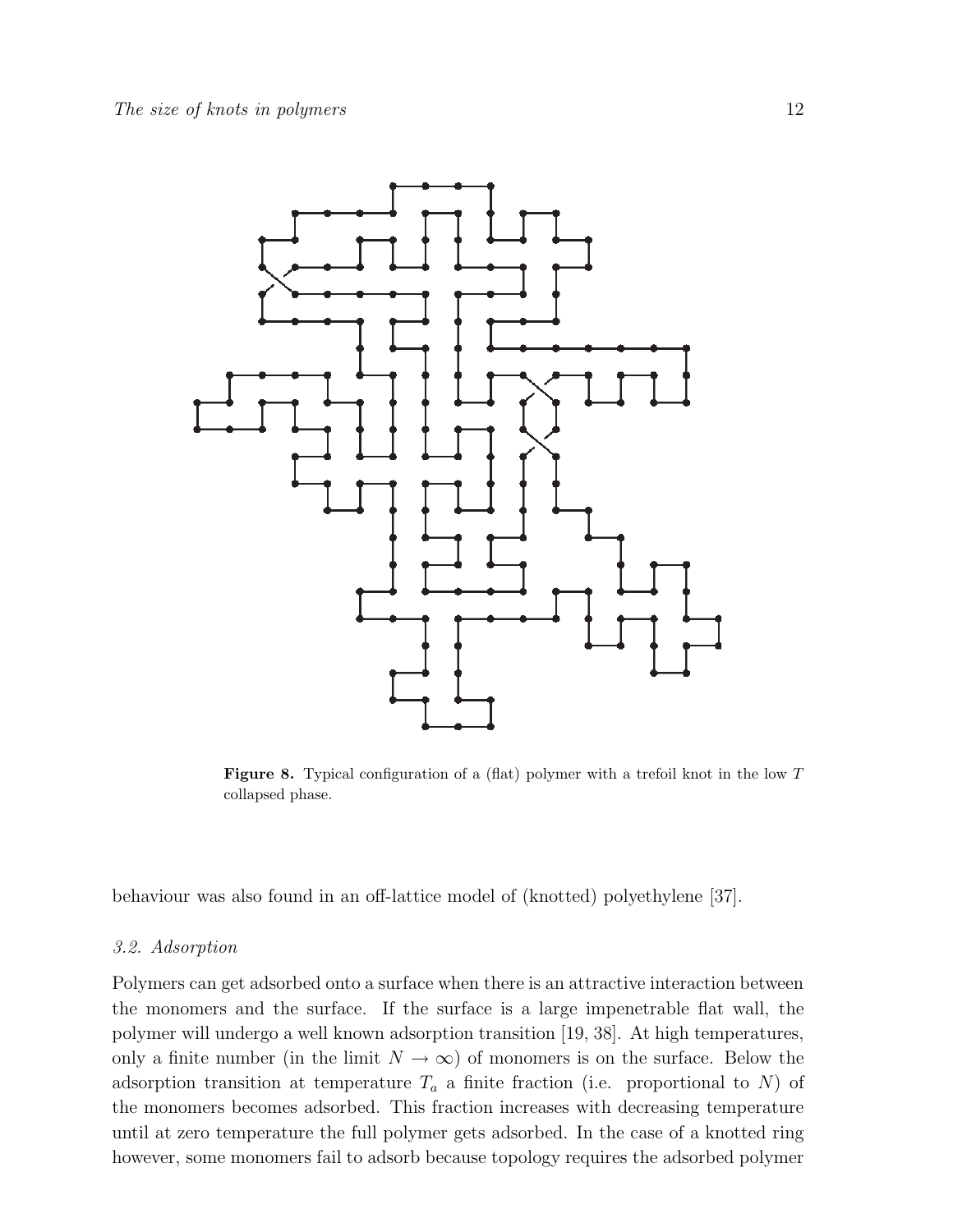

**Figure 9.** Exponent  $t(q)$  in the compact phase as determined from the entropic competition technique (with two trefoils).

to have a minimal number of crossings. One therefore expects that the fully adsorbed polymer assumes precisely the shape of a flat knot. Thus in adsorption phenomena, it is possible to see how a knotted polymer (e.g. in a good solvent) crosses over from the weak localization typical of three dimensions (at high  $T$ ) to the strong localization of flat knots at zero temperature. In a recent study this interplay between topology and adsorption was elaborated using a standard lattice model for polymer adsorption [39]. In this model, the polymer is restricted to a half space (say  $z \geq 0$ ) and has an energy  $-N_a$ , where  $N_a$  is the number of monomers in the surface  $z = 0$ . Numerical calculations have determined the adsorption transition accurately at  $T_a \approx 3.497$  [40]. The study of [39] could be relevant to understanding experiments that indicate that the  $\nu$ -exponent of knotted and adsorbed DNA can have a value intermediate between the three-dimensional and the two-dimensional one [41], even though in this experiment the polymer may be adsorbed in non equilibrium configurations.

We now discuss the results of [39]. In this work, knot size was determined using the moving window method. Figure 10 shows some typical results, again for a trefoil knot. The upper curve indicates that even at a temperature  $T = 3.5$ , which is just above the adsorption transition, the weak localization typical of the three-dimensional situation is recovered. The curve almost coincides with that of the non interacting case  $(T \to \infty)$ , which is shown as a dashed curve. The same holds at all temperatures above  $T_a$ .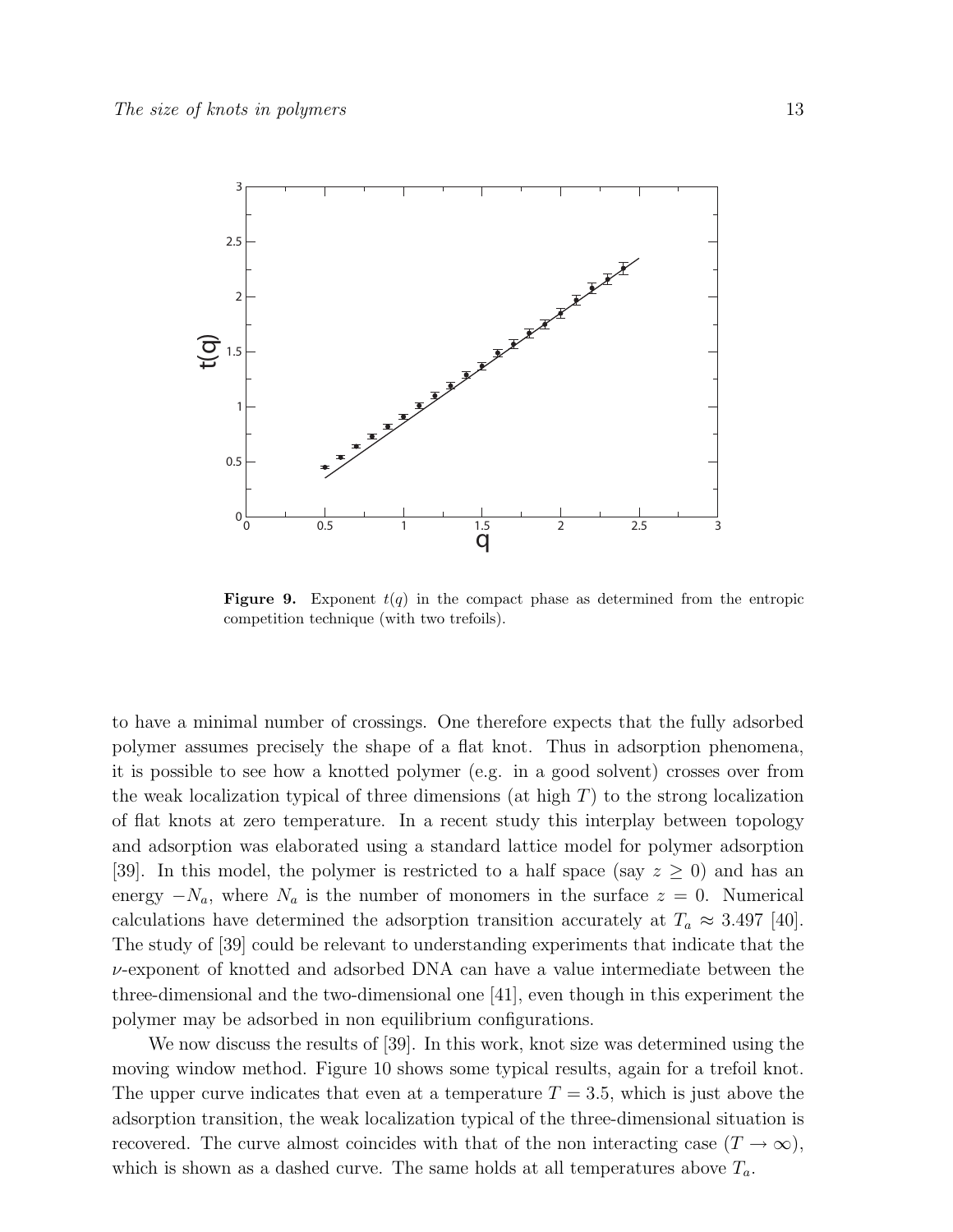**Table 2.** Estimates of the exponent c for different values of  $T$  in the adsorption model and for trefoil knots. These values were obtained from a finite size analysis of the moments of the knot length.

| Ί'   | c              |
|------|----------------|
| 3.50 | $1.27 + .03$   |
| 2.75 | $1.55 \pm .05$ |
| 2.00 | $1.80 + .05$   |
| 1.50 | $2.42 \pm .10$ |
| 1.25 | $2.55 \pm .10$ |

Below the adsorption transition the situation changes significantly: the average knot length still follows a power law behaviour as a function of  $N$ , but the exponent t decreases with T. At still lower temperatures,  $\langle l \rangle$  goes to a constant for large N. This is a signal of the strong localization regime as found for the case of flat knots. To investigate this issue further, one has to determine the c-exponent, which as discussed in section 2.2 can be obtained from the moments of the length distribution. The resulting values are given in table 2. These data show that  $c$  increases as the temperature is lowered and tends to the flat knot value of  $43/16 \simeq 2.63$  at the lowest temperature that could be simulated. From the data it is unclear whether the flat knot value is reached only for  $T \to 0$  or is valid in a certain range of (low) temperatures. The results also convincingly show that the knot strongly localizes at a temperature considerably below  $T_a$ . This, together with the continuous variation of c with T, is a rather surprising result. Results for other prime knots are quite similar to those presented for the trefoil knot.

## 4. Dynamics of knotted polymers

So far, we have focused on static properties of knotted polymers. Less work has been done on dynamic behaviour. It has been established that in a good solvent, the presence of a knot doesn't influence the *scaling with* N of the diffusive behaviour of a polymer [42]. The diffusion constant, and hence the mobility, does however depend on details of the knot topology, as gel electrophoresis experiments have clearly shown [18, 43]. Here we will review recent work [44] on the time dependence of the knot length autocorrelation and on the diffusion of the knotted region in space. A new time scale  $\tau_t$  is found to determine these quantities.

In Rouse dynamics [45, 46], a polymer is modeled as a set of beads that are connected by harmonic springs and that are subjected to random thermal forces exerted by the solvent. In a good solvent, one also includes self-avoidance effects. The motion of the monomers is then determined numerically. It is well established that the center of mass of the polymer diffuses with a diffusion constant  $D_{cm}$  that is inversely proportional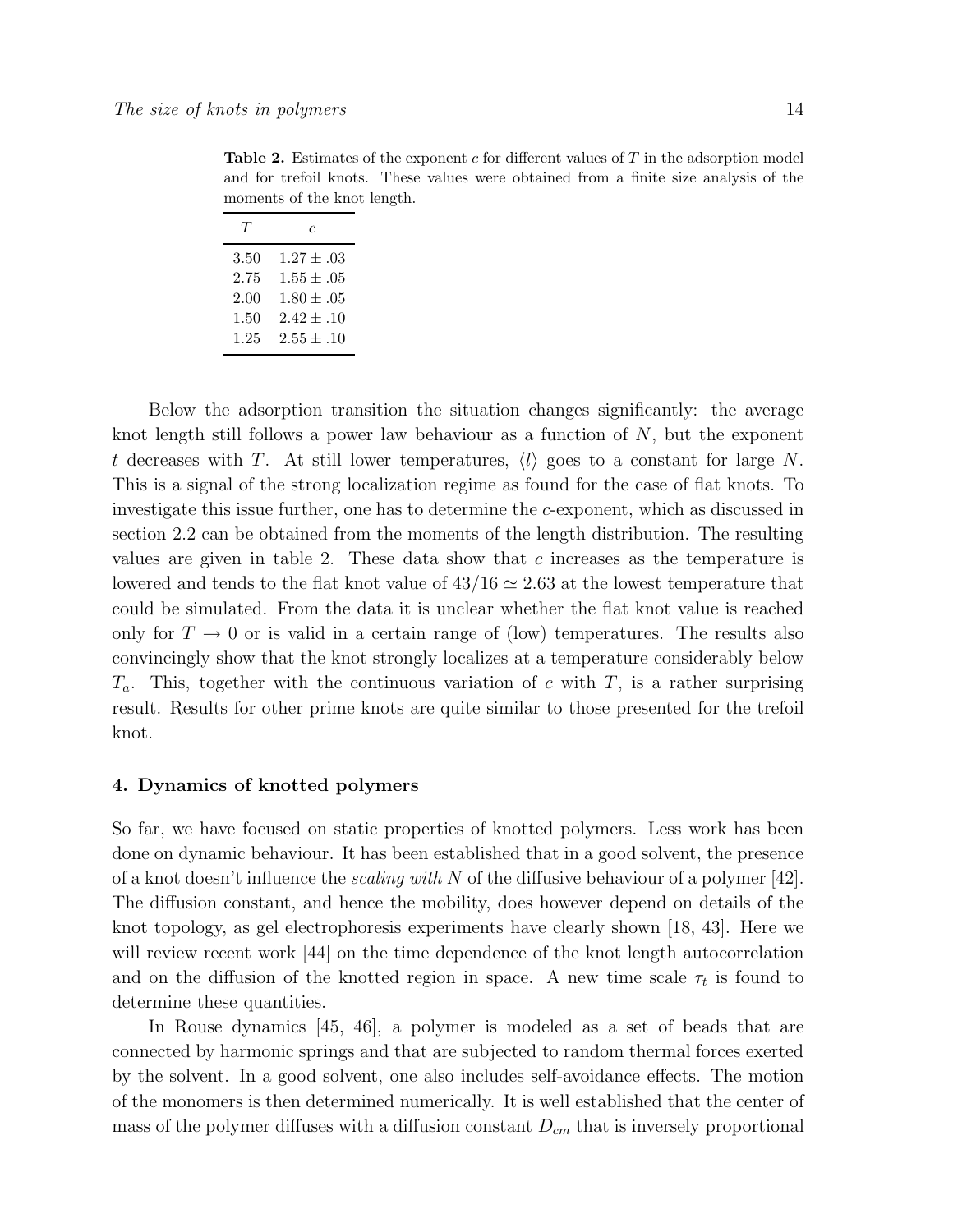

Figure 10. (Color online) Average knot length  $\langle l \rangle$  as a function of N for SAPs with a trefoil knot (adsorption model). Different curves correspond to decreasing (from top to bottom) values of the temperature. The dashed curve corresponds to the case without interaction  $(T \to \infty)$ .

to the number of monomers  $N$ . The autocorrelation function of the radius of gyration

$$
\langle R_N(t)R_N(0)\rangle_c \equiv \frac{\langle R_N(t)R_N(0)\rangle - \langle R_N(t)\rangle^2}{\langle R_N^2(t)\rangle - \langle R_N(t)\rangle^2}
$$
\n(8)

is known to decay exponentially with the Rouse time scale  $\tau_R \sim N^{2\nu+1}$  (in this section t stands for time). For the three dimensional case, this becomes  $\tau_R \sim N^{2.2}$ . The Rouse time scale corresponds to the time that the polymer needs to diffuse over a distance equal to its radius of gyration. Rouse dynamics neglects some physical effects [46], such as hydrodynamic interactions, but is known to give a good description of several experimental situations, some of which involve DNA (see e.g. [28, 47]).

In the simulations of [44], a lattice model of a knotted ring polymer is investigated. In order to simulate Rouse dynamics, two-bond bead motion (Verdier-Stockmayer) and 3-bond crankshaft motion are combined. It has been shown that with such an approach, universal properties of Rouse dynamics can be simulated correctly [48]. During the simulation, observables such as the centre of mass of the polymer, the center of mass of the knot and the size of the knot are monitored. To determine these last two quantities the moving window technique of [31] is used.

From the data on the knot length as a function of time an autocorrelation function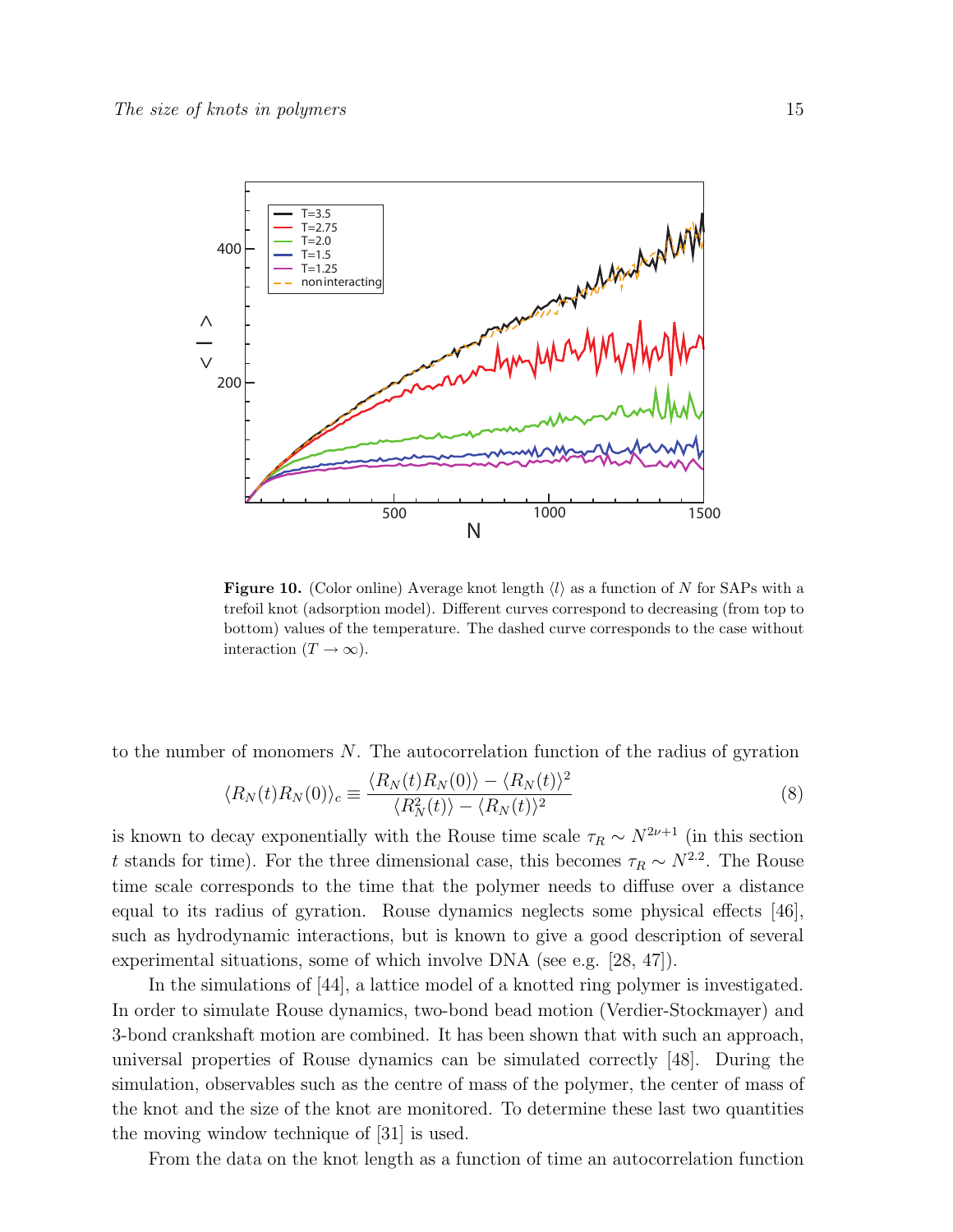can be determined. In Figure 11, the top line shows results for this quantity for  $N = 400$ for a ring polymer with a trefoil. The decay is exponential with a decay time  $\tau_t$ . From the data for several N values, one finds  $\tau_t \sim N^{z_t}$  with  $z_t = 2.33 \pm .08$ . Within the errors, this exponent value is higher than that for  $\tau_R$ . Further evidence that this presents a new time scale comes from an investigation of the autocorrelation function of the radius of gyration. This is also shown in Figure 11 (lower curve). Clearly its decay is doubly exponential. In comparison, for an unknotted ring a pure exponential decay is observed. A further analysis shows that the time constant of the unknot, together with the fast one of the knotted polymer, is proportional to  $\tau_R$  (this gives an independent verification that the simulation procedure used gives a correct description of Rouse dynamics for unknotted rings). On the other hand, as can be seen in Figure 11, the late time decay of the radius of gyration autocorrelation has the same time constant as that of the length autocorrelation. A quantitative analysis of its  $N$ -dependence shows that it grows as  $N^{2.31\pm.08}$  supporting this conclusion. Together these data, and those for other type of knots, provide strong evidence for the presence of a new, slow time scale  $\tau_t \sim N^{z_t=2.32\pm0.1}$ associated to the time over which the knot length decorrelates.

Another quantity of interest is the diffusion of the knotted region. Firstly, the monomers that form the knot are located and their centre of mass,  $\vec{R}_{cm,k}(t)$ , is determined. The diffusion of the knotted region is then given by the function

$$
g_{3,k}(t,N) = \langle (\vec{R}_{cm,k}(t) - \vec{R}_{cm,k}(0))^2 \rangle \tag{9}
$$

It is found [44] that  $g_{3,k}$  has three time regimes. In an early and intermediate region,  $g_{3,k}$ increases as a power of time. In the intermediate regime the power equals  $\gamma \approx .6 \pm .03$ . After a very long time this behaviour crosses over to that of the whole polymer  $g_{3,k} \sim t/N$ as it should be since the knot has to follow the motion of the whole polymer eventually. The crossover time is found to scale proportional to  $\tau_t$  so that this new, slow, topological time scale also plays an important role in diffusive phenomena of knotted polymers.

A simple interpretation of  $\tau_t$  can be found by assuming that the diffusion of the knotted region along the polymer backbone is normal and that the associated diffusion constant is inversely proportional to knot length, i.e.  $D_K \sim N^{-t}$  (where t is again the exponent introduced in section 2). A similar assumption was made in another context in [49]. Then the time the knot takes to diffuse along the backbone over the typical length of the knot is proportional to  $N^{2t}/D_K \sim N^{3t}$ . The estimates of t given in section 2 then lead to a power  $3t = 2.25 \pm .15$ , which within the numerical accuracy equals  $z_t$ . If correct, this argument shows that knot length plays a crucial role in determining the dynamical properties of knotted polymers.

## 5. Summary and outlook

In this review, we have seen that thanks to the development of new simulation techniques, the distribution of knot sizes in polymers in equilibrium is now rather well known, both in the physically relevant case of three dimensions and for flat knots,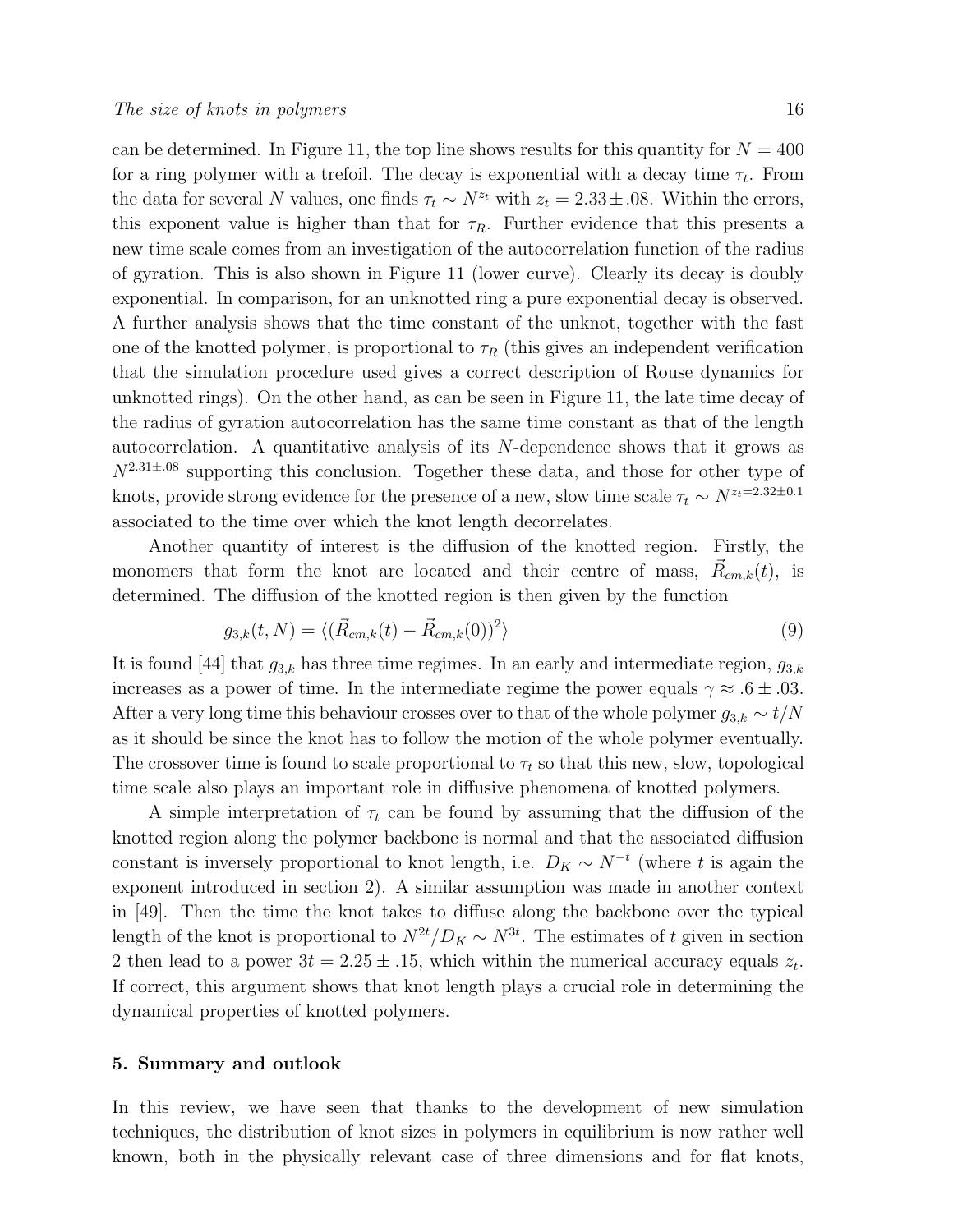

Figure 11. (Color online) Semilogarithmic plot of autocorrelation functions versus time for a SAP with  $N = 400$ . Shown are results for the knot length (upper curve, for which  $O(t) = l(t)$  and the radius of gyration (lower double exponential curve, for which  $O(t) = R<sub>N</sub>(t)$ . The upper curve is also redrawn with a vertical shift downwards in order to show more clearly that both decays have the same late time behaviour.

for which even some analytical insight is possible. In three dimensions, the knot is weakly localized, but it becomes delocalized below the  $\theta$ -temperature. On the other hand, if the polymer is attached to a surface, the knot will become strongly localized at a temperature below the adsorption one. The knot size distribution exponent  $c$  (or  $t$ ) could also be relevant to understand length-length autocorrelations and other dynamical quantities such as the diffusion of a knotted polymer or the autocorrelation of its radius of gyration.

The open frontier in this field of research now lies in problems outside equilibrium.

Firstly, we mention the mobility of knotted polymers. It is known that gel electrophoresis separates DNA according to knot type [50]: the more complex the knot, the higher its mobility. These experimental findings can be understood if polymers with more complex knots are more compact and hence have a smaller friction coefficient. A more detailed investigation [18] seems to justify this point of view. It should be remarked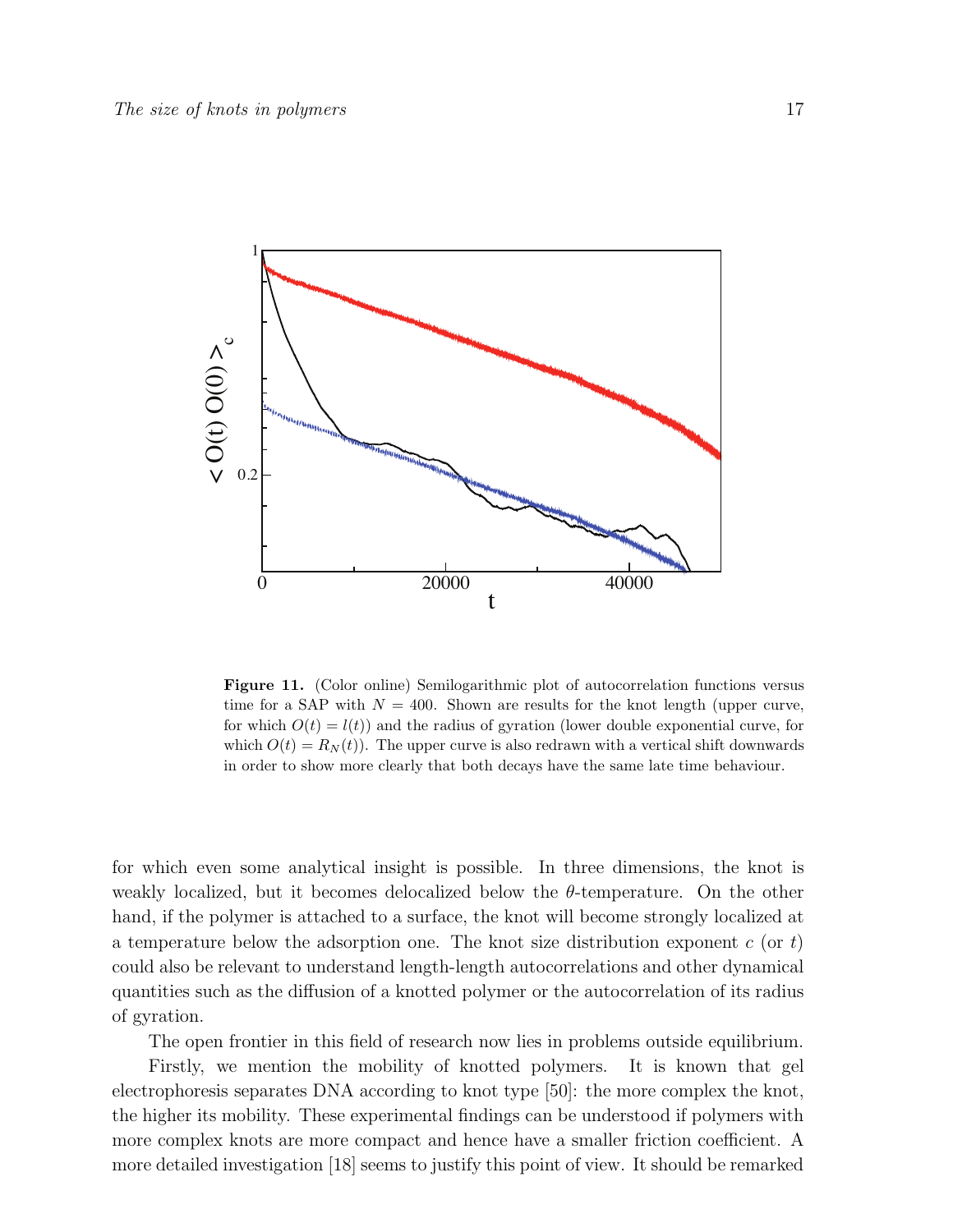here that many electrophoresis studies are done on rather small chains, and are therefore outside the scaling regime we focus on in this paper. The precise role, if any, that knot length plays in determining the mobility of a polymer remains to be investigated. It could be that other quantities, such as the smallest sphere enclosing the entire polymer [51] are more relevant. As an interesting related issue, we point out that it has been argued that the gel forces a ring polymer to assume a branched shape [52]. We are currently investigating knot localization in a ring polymer in an array of obstacles [53] as a first step in elucidating the possible role of knot length in the electrophoresis of ring polymers.

Secondly, as mentioned in the introduction, topo's of type II are able to lower knot probabilities in DNA far below equilibrium values. Some of the mechanisms to explain this behaviour rely on the localized nature of the knot [15, 16, 17]. In this context, it has been pointed out that supercoiling could be an important ingredient in localising polymer entanglement [54]. Moreover, supercoiling was recently found to favor DNA unknotting [55]. It would therefore be interesting to apply the techniques presented in this paper to a model of supercoiled DNA and see how this new ingredient influences the distribution of knot sizes.

Finally, in a recent experiment, a knot was tied in DNA using optical tweezers, and its subsequent diffusion in the presence of a stretching force was monitored [56]. This work has been the inspiration for several theoretical studies [49, 57, 58, 59]. In [59], it was predicted that due to the interplay of bending energy and confinement entropy the knot will reach a metastable, compact configuration in which it will diffuse, without spreading, until it reaches one of the chain ends. It remains an interesting task for future work to investigate this prediction with the methods presented in this paper.

## Acknowledgments

This work was supported by FIRB01, MIUR-PRIN05 and the FWO-Vlaanderen.

## References

- [1] Liu L F, Depew R E and Wang J C 1976 Knotted single-stranded DNA rings: a novel topological isomer of circular single-stranded DNA formed by treatment with Escherichia coli omega protein. J. Mol. Biol. 106 439-52
- [2] Liu L F, Perkocha L, Calendar R and Wang J C 1981 Knotted DNA from bacteriophage capsids Proc. Natl. Acad. Sci. 78 5498-502
- [3] Arsuaga J, Vazquez J, Trigueros S, Sumners D W and Roca J 2002 Knotting probability of DNA molecules confined in restricted volumes: DNA knotting in phage capsids Proc. Natl. Acad. Sci. 99 5373-7
- [4] Shaw S Y and Wang J C 1993 Knotting of a DNA chain during ring closure Science 260 533-6
- [5] Rybenkov V V, Cozzarelli N R and Vologodskii A V 1993 Probability of DNA knotting and the effective diameter of the DNA double helix Proc. Natl. Acad. Sci. 90 5307-11
- [6] Delbruck M 1962 Knotting problems in biology Proc. Symp. Appl. Math 14 55-63
- [7] Sumners D W and Whittington S G 1988 Knots in self-avoiding walks J. Phys. A: Math. Gen. 21 1689-94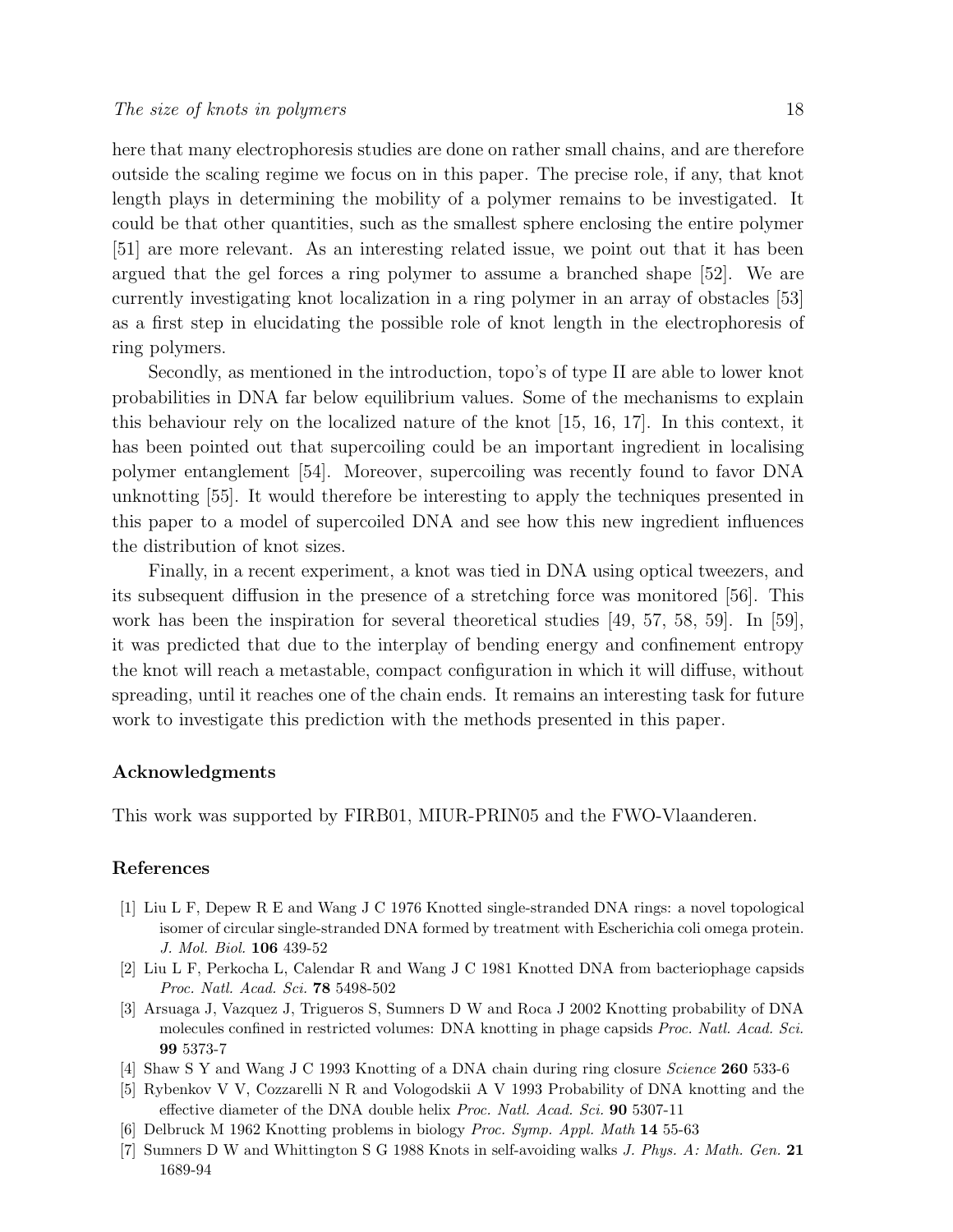- [8] Pippenger N 1989 Knots in random walks Disc. Appl. Math. 25 273-8
- [9] Tesi M C, Janse van Rensburg E J, Orlandini E, Sumners D W and Whittington S G 1994 Knotting and supercoiling in circular DNA: A model incorporating the effect of added salt Phys Rev E 49 868-72
- [10] Bates A D and Maxwell A 2005 DNA Topology (Oxford: Oxford University Press)
- [11] Koster D A, Croquette V, Dekker C, Shuman S and Dekker N H 2005 Friction and torque govern the relaxation of DNA supercoils by eukaryotic topoisomerase IB Nature 434 671-4
- [12] Rybenkov V V, Ullsperger C, Vologodskii A V and Cozzarelli N R 1997 Simplification of DNA topology below equilibrium values by type II topoisomerases Science 277 690-3
- [13] Bates A D and Maxwell A 2007 Energy Coupling in Type II Topoisomerases: Why Do They Hydrolyze ATP? Biochemistry 46 7929-41
- [14] Orlandini E and Whittington S G 2007 Statistical topology of closed curves: Some applications in polymer physics Rev. Mod. Phys. 79 611-42
- [15] Vologodskii A V, Zhang W, Rybenkov V V, Podtelezhnikov A A, Subramanian D, Griffith J D and Cozzarelli N R 2001 Mechanism of topology simplification by type II DNA topoisomerases. Proc. Natl. Acad. Sci. 98 3045-9
- [16] Buck G R and Zechiedrich E L 2004 DNA disentangling by type-2 topoisomerases J. Mol. Biol. 340 933-9
- [17] Liu Z, Mann J K, Zechiedrich E L and Chan H S 2006 Topological information embodied in local juxtaposition geometry provides a statistical mechanical basis for unknotting by type-2 DNA topoisomerases J. Mol. Biol. 361 268-85
- [18] Vologodskii A V, Crisona N J, Laurie B, Pieranski P, Katrich V, Dubochet J and Stasiak A 1998 Sedimentation and electrophoretic migration of DNA knots and catenanes J. Mol. Biol. 278 1-3
- [19] Vanderzande C 1998 Lattice models of polymers (Cambridge: Cambridge University Press)
- [20] Adams C C 2004 The knot book (Providence: American Mathematical Society)
- [21] Guida R and Zinn-Justin J 1998 Critical exponents of the N-vector model J. Phys A: Math. Gen. 31, 8103-21
- [22] Li B, Madras N and Sokal A D 1995 Critical exponents, hyperscaling, and universal amplitude ratios for two- and three-dimensional self-avoiding walks J. Stat. Phys. 80, 661-754
- [23] Rolfsen D 1976 Knots and links (Wimington: Publish or Perish Press)
- [24] Orlandini E, Tesi M C, Janse van Rensburg E J and Whittington S G 1996 Entropic exponents of lattice polygons with specified knot type J. Phys. A: Math. Gen. 29 L299-L303; Orlandini E, Tesi M C, Janse van Rensburg E J and Whittington S G 1998 Asymptotics of knotted lattice polygons, J. Phys. A: Math. Gen. 31 5953-67
- [25] Katrich V, Olson W K, Vologodskii A, Dubochet J and Stasiak A 2000 Tightness of random knotting Phys Rev E 61 5545-9
- [26] Guitter E and Orlandini E 1999 Monte Carlo results for projected self-avoiding polygons: A twodimensional model for knotted polymers J. Phys. A: Math. Gen. 32 1359-85
- [27] Metzler R, Hanke A, Dommersnes P G, Kantor Y and Kardar M 2002 Equilibrium shapes of flat knots Phys. Rev. Lett. 88 188101
- [28] Maier B and Rädler J O 1999 Conformation and Self-Diffusion of Single DNA Molecules Confined to Two Dimensions Phys. Rev. Lett. 82 1911-4
- [29] Duplantier B 1986 Polymer Network of fixed topology: renormalization, exact critical exponent  $\gamma$ in two dimensions, and  $d=4-\varepsilon$  Phys. Rev. Lett. 57 941-4
- [30] Duplantier B 1989 Statistical mechanics of polymer networks of any topology J. Stat. Phys. 54 581-680
- [31] Marcone B, Orlandini E, Stella A L and Zonta F 2005 What is the length of a knot in a polymer? J Phys A: Math. Gen. 38 L15-L21
- [32] Marcone B, Orlandini E, Stella A L and Zonta F 2007 Size of knots in ring polymers Phys Rev E 75 041105-11
- [33] Orlandini E, Stella A L and Vanderzande C 2003 Polymer θ-point as a knot delocalization transition